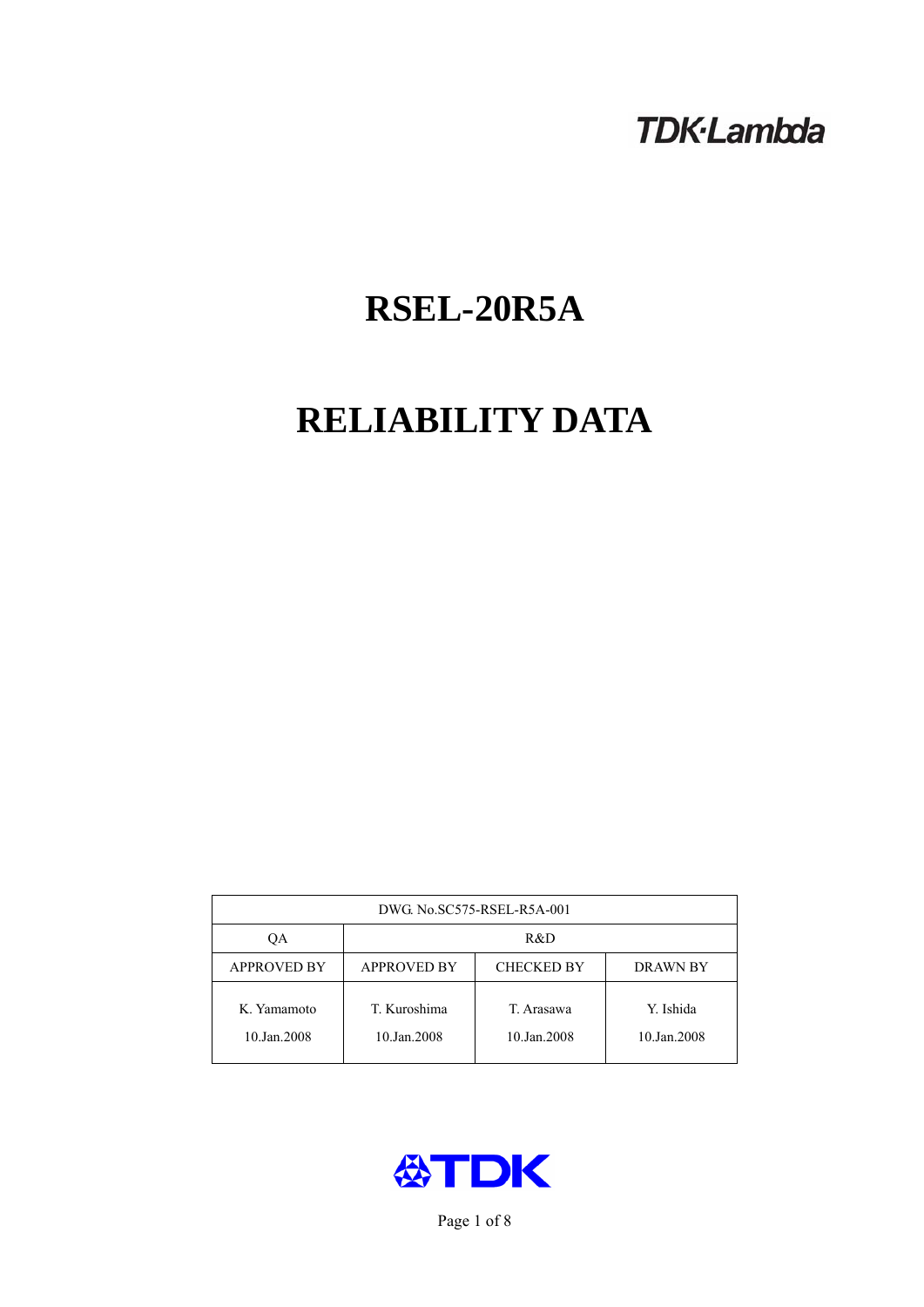#### **RSEL-20R5A**

# **I N D E X**

|                                     | Page   |
|-------------------------------------|--------|
| 1. Calculated Values of MTBF        | Page-3 |
| 2. Vibration Test                   | Page-4 |
| 3. Heat Cycle Test                  | Page-5 |
| 4. Humidity Test                    | Page-6 |
| 5. High Temperature Resistance Test | Page-7 |
| 6. Low Temperature Storage Test     | Page-8 |

The following data are typical values. As all units have nearly the same characteristics, the data to be considered as ability values.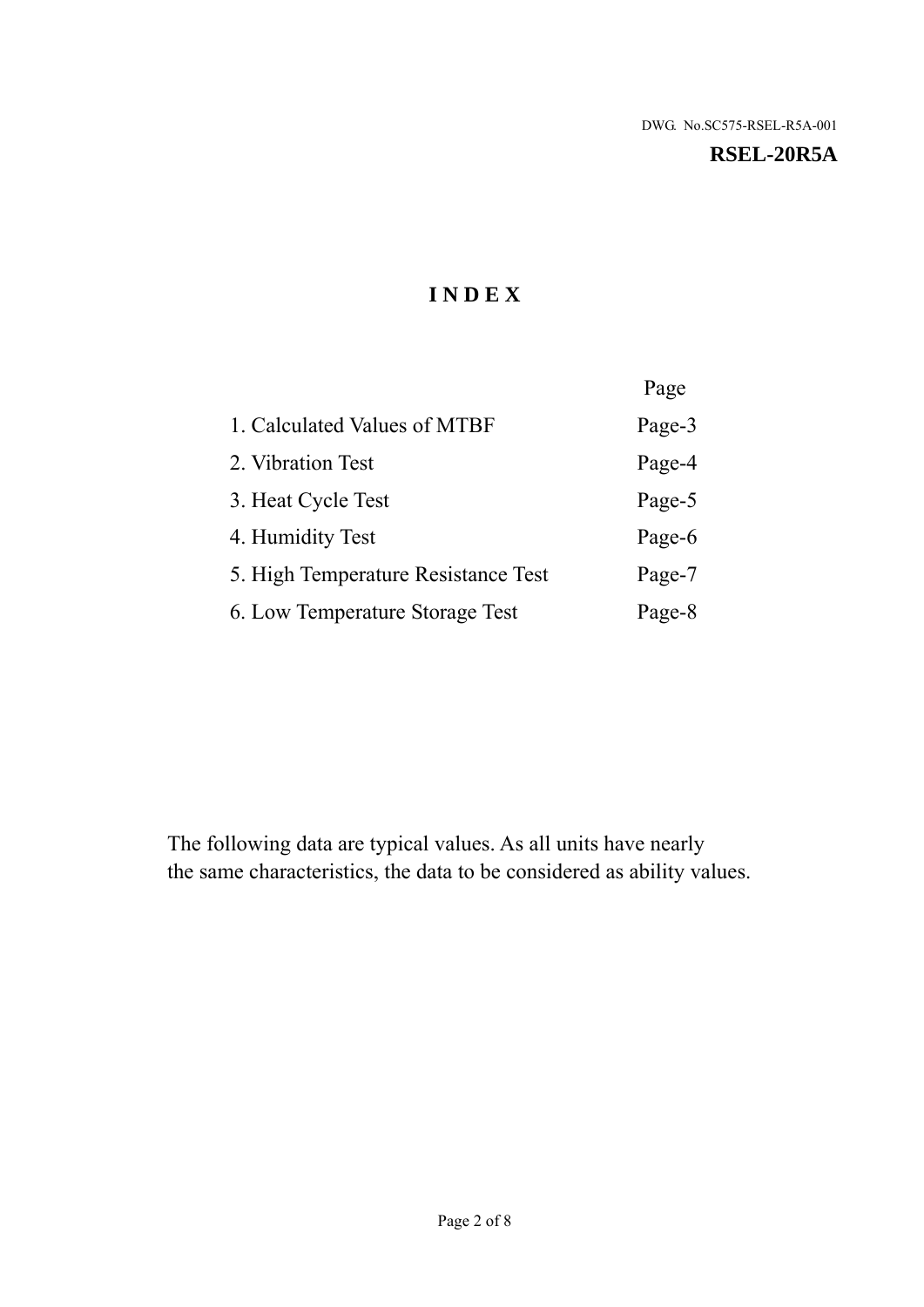#### **RSEL-20R5A**

1. Calculated values of MTBF

MODEL : RSEL-20R5A

(1) Calculating Method

 Calculated based on parts stress reliability projection of MIL-HDBK-217F NOTICE2.

Individual failure rates  $\lambda$  G is given to each part and MTBF is calculated by the count of each part.

$$
MTBF = \frac{1}{\lambda_{\text{equip}}} = \frac{1}{\sum_{i=1}^{n} N_i (\lambda_G \pi_Q)_i} \times 10^6 \text{ (hours)}
$$

| : Total equipment failure rate (Failure / $10^6$ Hours)                   |
|---------------------------------------------------------------------------|
| : Generic failure rate for the $\hbar$ generic part                       |
| (Failure/ $10^6$ Hours)                                                   |
| : Quantity of <i>i</i> th generic part                                    |
| : Number of different generic part categories                             |
| : Generic quality factor for the <i>i</i> th generic part ( $\pi Q = 1$ ) |
|                                                                           |

- (2) MTBF Values
	- GF : Ground, Fixed

 $MTBF = 9,978,048$  (Hours)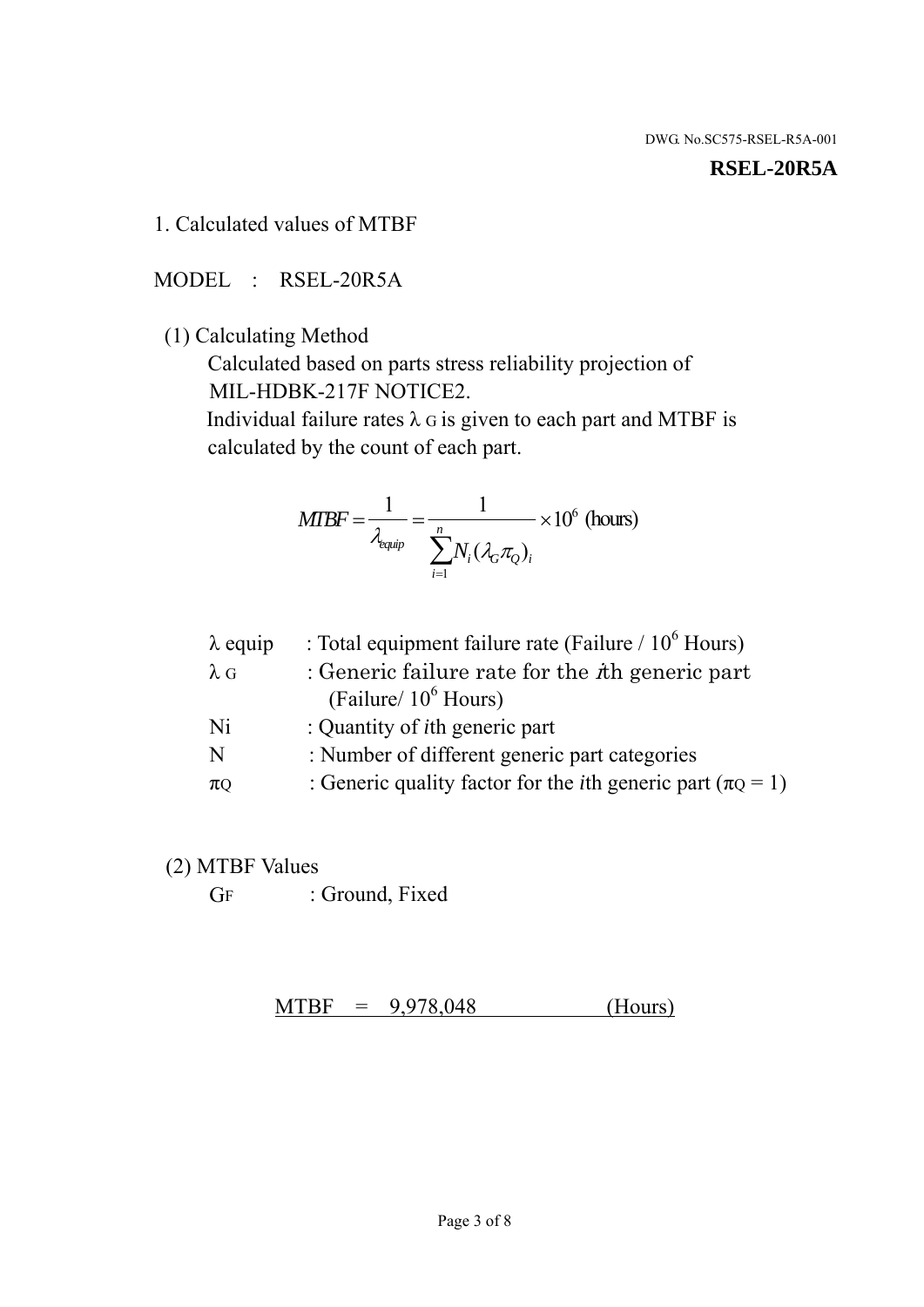#### **RSEL-20R5A**

2. Vibration Test

### MODEL : RSEL-20R5A (Representation Product : RSEL-2006W)

- (1) Vibration Test Class Frequency Variable Endurance Test
- (2) Equipment Used Controller VS-1000-6, Vibrator 905-FN ( IMV CORP.)
- (3) The Number of D.U.T. (Device Under Test) 5 units
- (4) Test Condition
	- · Frequency : 10~55Hz
	- · Amplitude : 1.5mm, Sweep for 1 min.
	- · Dimension and times : X, Y and Z directions for 2 hours each.

# (5) Test Method

Fix the D.U.T. on the fitting-stage

# (6) Test Results

PASS

#### Typical Sample Data

| . .                                |                                 |                   |                     |                     |
|------------------------------------|---------------------------------|-------------------|---------------------|---------------------|
| Check item                         | Spec.                           |                   | <b>Before Test</b>  | After Test          |
|                                    | Differential Mode: 25dBmin.     | 1 MHz             | 47.70               | 47.24               |
|                                    |                                 | 30 MHz            | 60.94               | 59.16               |
| Attenuation (dB)                   | Common Mode: 25dBmin.           | 1 MHz             | 37.62               | 37.84               |
|                                    |                                 | $10 \text{ MHz}$  | 55.26               | 55.38               |
| Leakage Current (mA)               | $1mA$ max. $(250V, 60Hz)$       | Line1             | 0.30                | 0.29                |
|                                    |                                 | Line <sub>2</sub> | 0.30                | 0.29                |
| DC Resistance $(m\Omega)$          | $80m \Omega$ max.               |                   | 24.96               | 25.50               |
| <b>Test Voltage</b>                | $L-L: 1768Vdc$ 60s.             |                   | OK                  | OK.                 |
|                                    | $L-E$ : 2500Vac 60s.            |                   |                     |                     |
| Isolation Resistance ( $M\Omega$ ) | $100M \Omega$ min. (500Vdc 60s) |                   | $3.9 \times 10^{6}$ | $4.5 \times 10^{6}$ |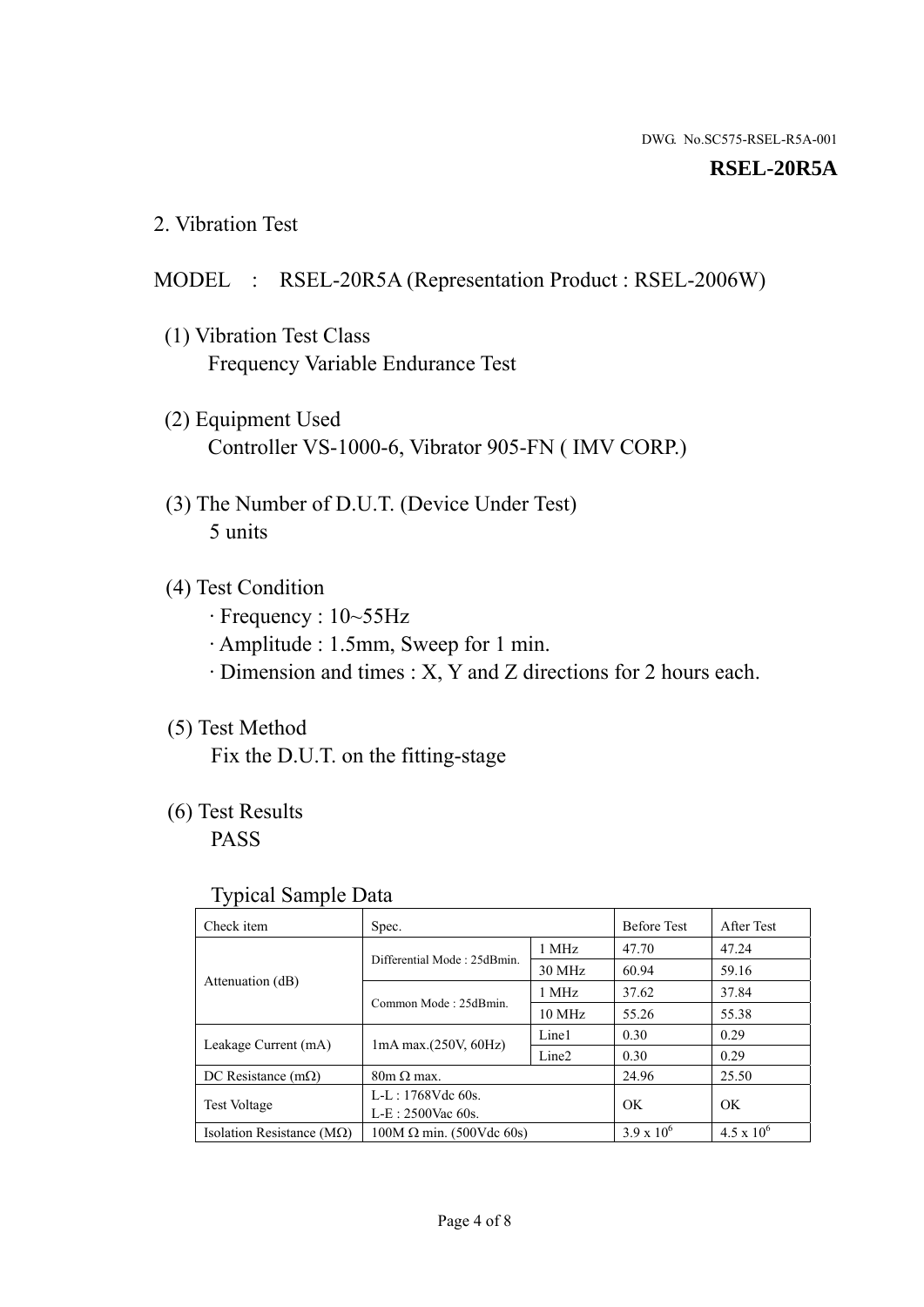1 cycle

30min.

3min.

30min.

3. Heat Cycle Test

# MODEL : RSEL-20R5A (Representation Product : RSEL-2006W)

- (1) Equipment Used TEMPERATURE CHAMBER TSA-71H-W (ESPEC CORP.)
- (2) The Number of D.U.T. (Device Under Test) 5 units
- (3) Test Conditions
	- · Ambient Temperature : -25~+85°C · Test Cycles : 100cycles
- (4) Test Method

 Before the test check if there is no abnormal characteristics and put the D.U.T. in the testing chamber. Then test it in the above cycles, After the test is completed leave it for 1 hour at room temperature and check it if there is no abnormal each characteristics.

 $+85$ °C

 $-25$ °C

(5) Test Results

PASS

| <b>Typical Sample Data</b> |  |  |
|----------------------------|--|--|
|----------------------------|--|--|

| Check item                         | Spec.                           |                   | <b>Before Test</b>  | After Test        |
|------------------------------------|---------------------------------|-------------------|---------------------|-------------------|
|                                    | Differential Mode: 25dBmin.     | 1 MHz             | 47.64               | 47.86             |
|                                    |                                 | 30 MHz            | 58.32               | 59.54             |
| Attenuation (dB)                   | Common Mode: 25dBmin.           | 1 MHz             | 37.94               | 39.00             |
|                                    |                                 | $10 \text{ MHz}$  | 54.52               | 56.02             |
| Leakage Current (mA)               | $1mA$ max. $(250V, 60Hz)$       | Line1             | 0.30                | 0.33              |
|                                    |                                 | Line <sub>2</sub> | 0.29                | 0.34              |
| DC Resistance $(m\Omega)$          | $80m \Omega$ max.               |                   | 25.54               | 25.18             |
| Test Voltage                       | $L-L: 1768Vdc$ 60s.             |                   | OK                  | OK                |
|                                    | $L-E: 2500$ Vac 60s.            |                   |                     |                   |
| Isolation Resistance ( $M\Omega$ ) | $100M \Omega$ min. (500Vdc 60s) |                   | $4.9 \times 10^{6}$ | $4.2 \times 10^6$ |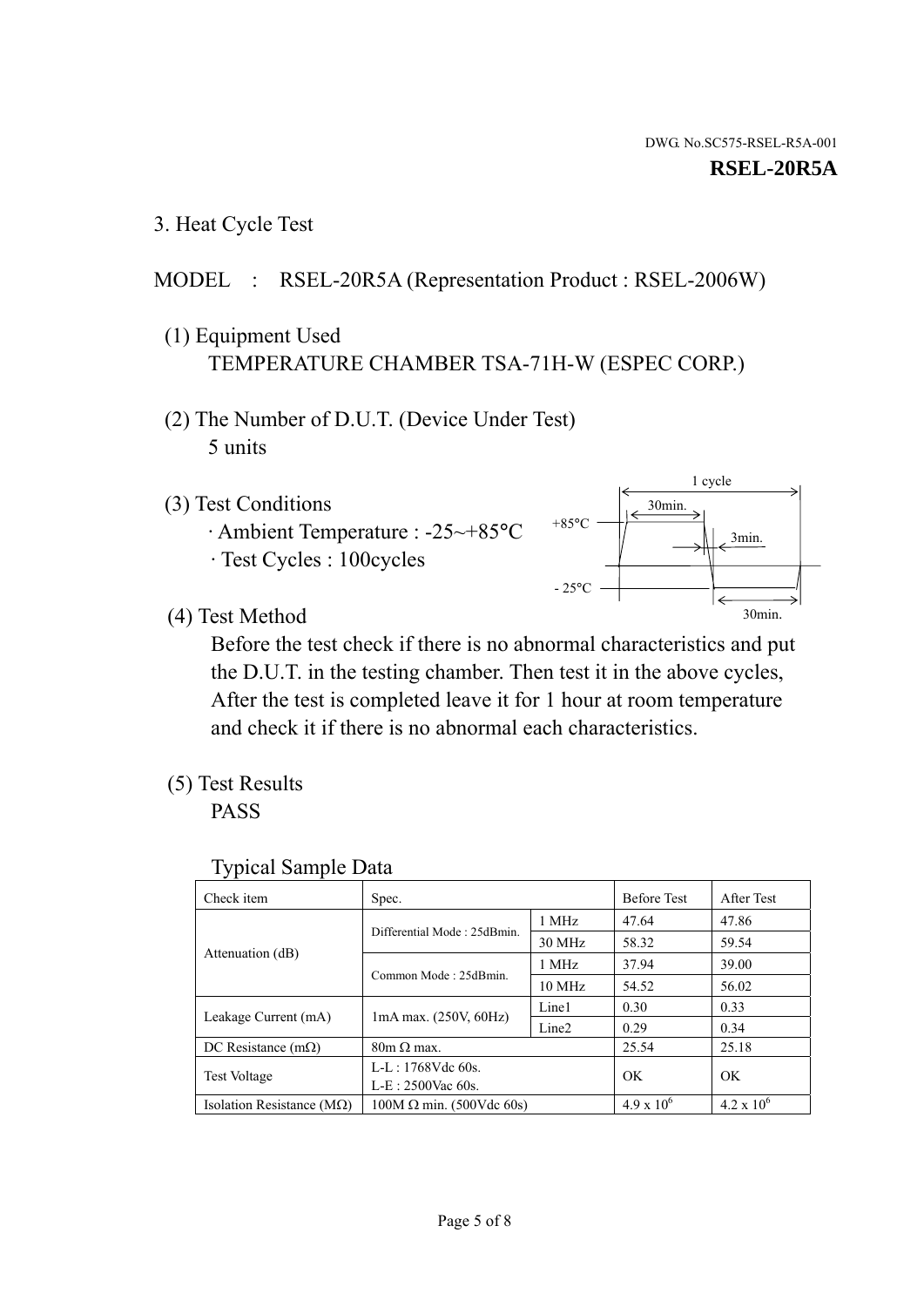4. Humidity Test

# MODEL : RSEL-20R5A (Representation Product : RSEL-2006W)

- (1) Equipment Used TEMP. & HUMID. CHAMBER PR-4KT (ESPEC CORP.)
- (2) The Number of D.U.T. (Device Under Test) 5 units

# (3) Test Conditions

- · Ambient Temperature : +40°C
- · Test Time : 500 hours
- · Ambient Humidity : 90~95% RH No Dewdrop

### (4) Test Method

 Before the test check if there is no abnormal characteristics and put the D.U.T. in the testing chamber. Then test it in the above conditions. After the test is completed leave it for 1 hour at room temperature and check it if there is no abnormal each characteristics.

# (5) Test Results

PASS

| . .                                |                                 |                   |                     |                     |
|------------------------------------|---------------------------------|-------------------|---------------------|---------------------|
| Check item                         | Spec.                           |                   | <b>Before Test</b>  | After Test          |
| Attenuation (dB)                   | Differential Mode: 25dBmin.     | 1 MHz             | 47.84               | 45.98               |
|                                    |                                 | 30 MHz            | 55.40               | 55.92               |
|                                    | Common Mode: 25dBmin.           | 1 MHz             | 37.24               | 37.92               |
|                                    |                                 | 10 MHz            | 53.44               | 54.30               |
| Leakage Current (mA)               | $1mA$ max. $(250V, 60Hz)$       | Line1             | 0.29                | 0.29                |
|                                    |                                 | Line <sub>2</sub> | 0.30                | 0.28                |
| DC Resistance $(m\Omega)$          | $80m \Omega$ max.               |                   | 25.32               | 25.60               |
| <b>Test Voltage</b>                | $L-L: 1768Vdc$ 60s.             |                   | OK                  | OK                  |
|                                    | $L-E: 2500$ Vac 60s.            |                   |                     |                     |
| Isolation Resistance ( $M\Omega$ ) | $100M \Omega$ min. (500Vdc 60s) |                   | $4.3 \times 10^{6}$ | $4.9 \times 10^{6}$ |

#### Typical Sample Data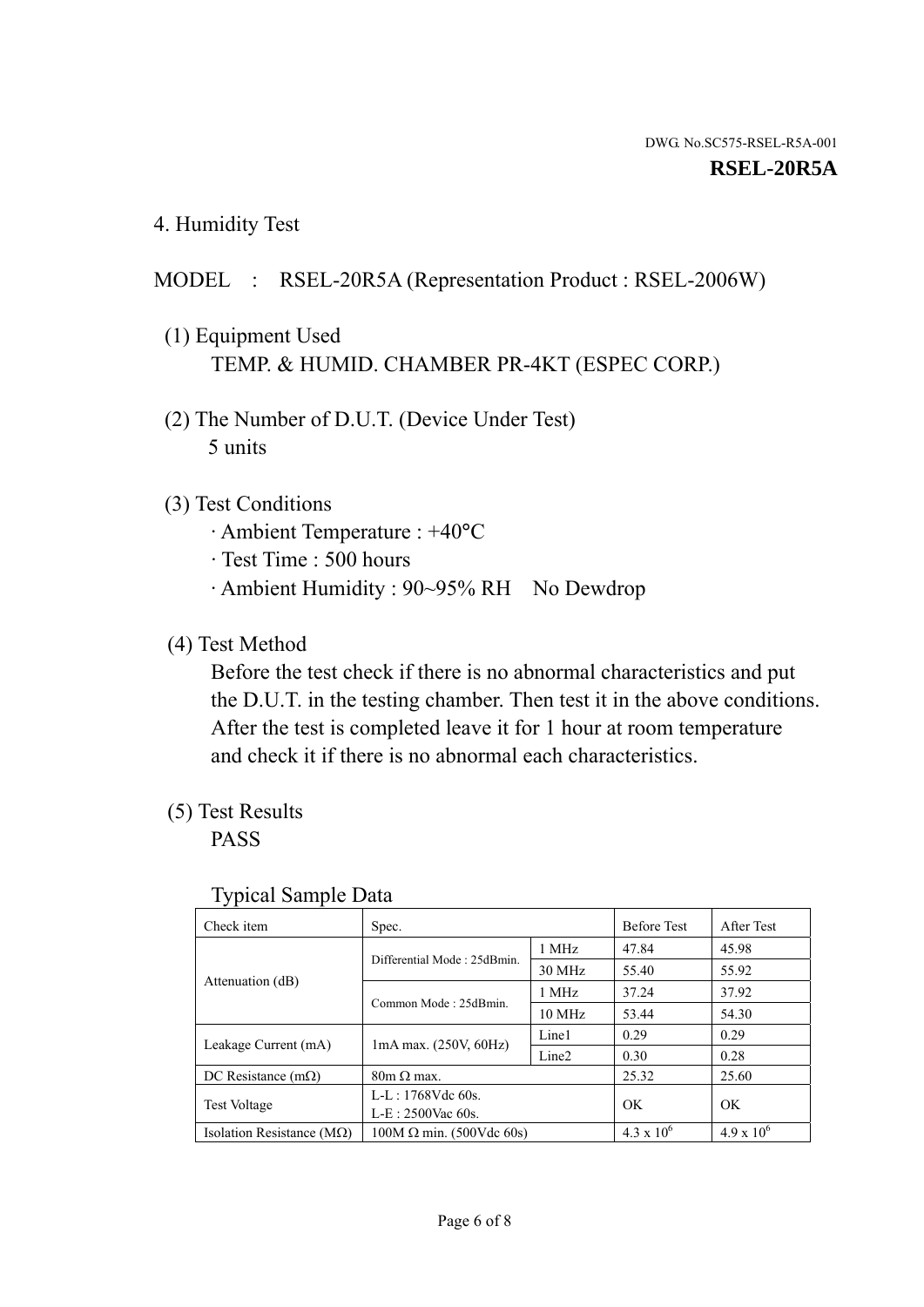5. High Temperature Resistance Test

# MODEL : RSEL-20R5A (Representation Product : RSEL-2006W)

- (1) Equipment Used TEMPERATURE CHAMBER PHH-300 ( ESPEC CORP.)
- (2) The Number of D.U.T. (Device Under Test) 5 units
- (3) Test Conditions
	- · Ambient Temperature : +55°C
	- · Test Time : 500 hours
	- · Operating : DC 6A
- (4) Test Method

 Before the test check if there is no abnormal characteristics and put the D.U.T. in the testing chamber. Then test it in the above conditions. After the test is completed leave it for 1 hour at room temperature and check it if there is no abnormal each characteristics.

(5) Test Results

PASS

| ┙┸                                 |                                 |                   |                     |              |
|------------------------------------|---------------------------------|-------------------|---------------------|--------------|
| Check item                         | Spec.                           |                   | <b>Before Test</b>  | After Test   |
|                                    | Differential Mode: 25dBmin.     | 1 MHz             | 47.32               | 47.38        |
|                                    |                                 | 30 MHz            | 55.64               | 57.74        |
| Attenuation (dB)                   | Common Mode: 25dBmin.           | 1 MHz             | 37.52               | 38.78        |
|                                    |                                 | 10 MHz            | 54.78               | 56.06        |
| Leakage Current (mA)               | $1mA$ max. $(250V, 60Hz)$       | Line1             | 0.30                | 0.30         |
|                                    |                                 | Line <sub>2</sub> | 0.31                | 0.31         |
| DC Resistance $(m\Omega)$          | $80m \Omega$ max.               |                   | 25.10               | 25.44        |
| <b>Test Voltage</b>                | $L-L: 1768Vdc$ 60s.             |                   | OK                  | OK           |
|                                    | $L-E: 2500$ Vac 60s.            |                   |                     |              |
| Isolation Resistance ( $M\Omega$ ) | $100M \Omega$ min. (500Vdc 60s) |                   | $4.4 \times 10^{6}$ | 5.1 x $10^6$ |

#### Typical Sample Data